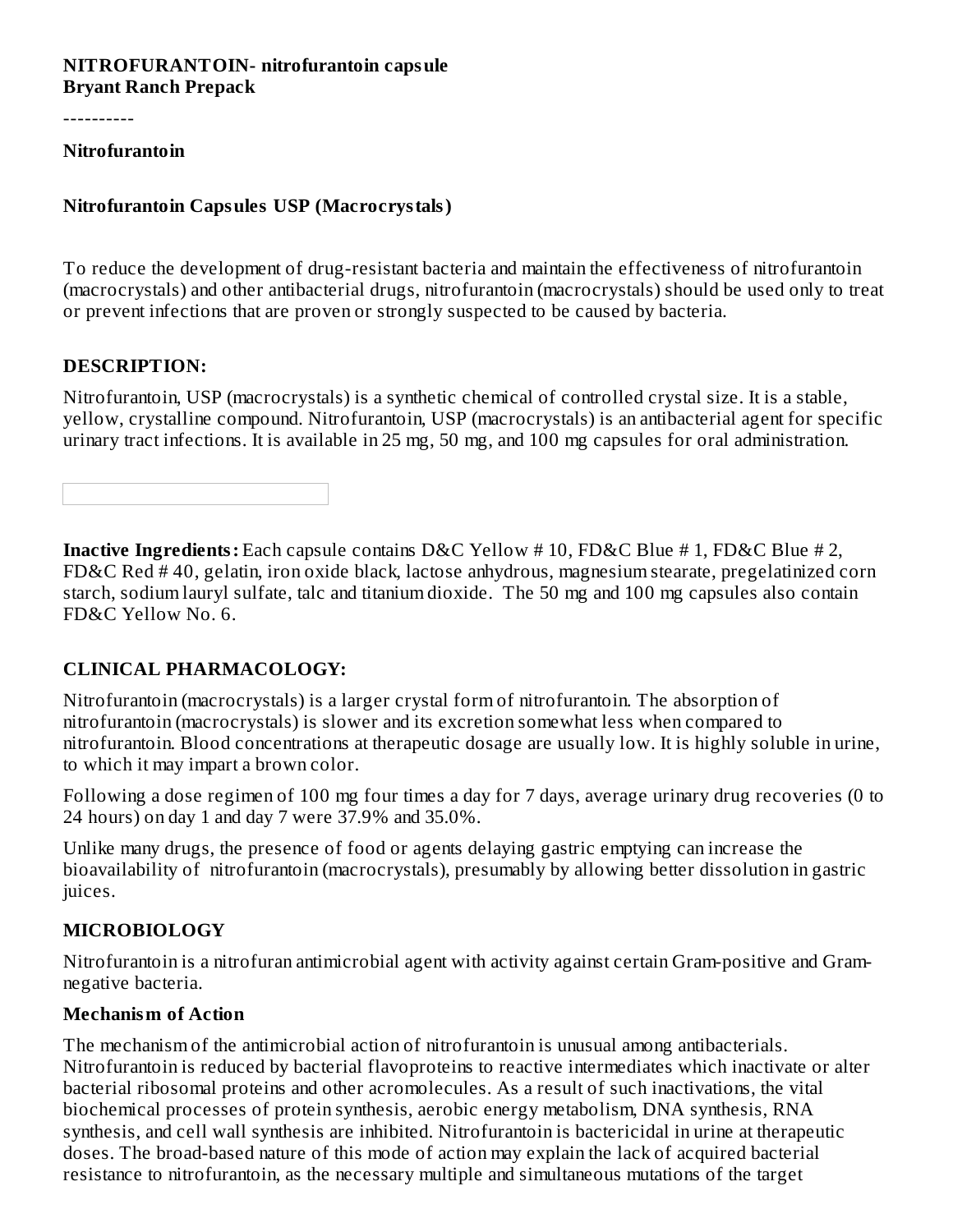macromolecules would likely be lethal to the bacteria.

#### **Interactions with Other Antibiotics**

Antagonism has been demonstrated *in vitro* between nitrofurantoin and quinolone antimicrobials. The clinical significance of this finding is unknown.

#### **Development of Resistance**

Development of resistance to nitrofurantoin has not been a significant problem since its introduction in 1953. Cross-resistance with antibiotics and sulfonamides has not been observed, and transferable resistance is, at most, a very rare phenomenon.

Nitrofurantoin has been shown to be active against most strains of the following bacteria both *in vitro* and in clinical infections (see *Indications and Usage*):

Aerobic and facultative Gram-positive microorganisms: *Staphylococcus aureus* Enterococci *(e.g. Enterococcus faecalis)*

Aerobic and facultative Gram-negative microorganisms: *Escherichia coli*

NOTE: While nitrofurantoin has excellent activity against *Enterococcus faecalis*, the majority of *Enterococcus faecium* isolates are not susceptible to nitrofurantoin.

At least 90 percent of the following microorganisms exhibit an *in vitro* minimum inhibitory concentration (MIC) less than or equal to the susceptible breakpoint for nitrofurantoin. However, the efficacy of nitrofurantoin in treating clinical infections due to these microorganisms has not been established in adequate and well-controlled trials.

Aerobic and facultative Gram-positive microorganisms: Coagulase-negative *staphylococci* (including *Staphylococcus epidermidis* and *Staphylococcus saprophyticus*) *Streptococcus agalactiae* Group D streptococci Viridans group streptococci

Aerobic and facultative Gram-negative microorganisms: *Citrobacter amalonaticus Citrobacter diversus Citrobacter freundii Klebsiella oxytoca Klebsiella ozaenae*

NOTE: Some strains of *Enterobacter* species and *Klebsiella* species are resistant to nitrofurantoin.

### **Sus ceptibility Testing:**

For specific information regarding susceptibility test interpretive criteria and associated test methods and quality control standards recognized by FDA for this drug, please see: https://www.fda.gov/STIC.

## **INDICATIONS AND USAGE:**

Nitrofurantoin capsules (macrocrystals) are specifically indicated for the treatment of urinary tract infections when due to susceptible strains of *Escherichia coli,* enterococci*, Staphylococcus aureus*, and certain susceptible strains of *Klebsiella* and *Enterobacter* species.

Nitrofurantoin is not indicated for the treatment of pyelonephritis or perinephric abscesses.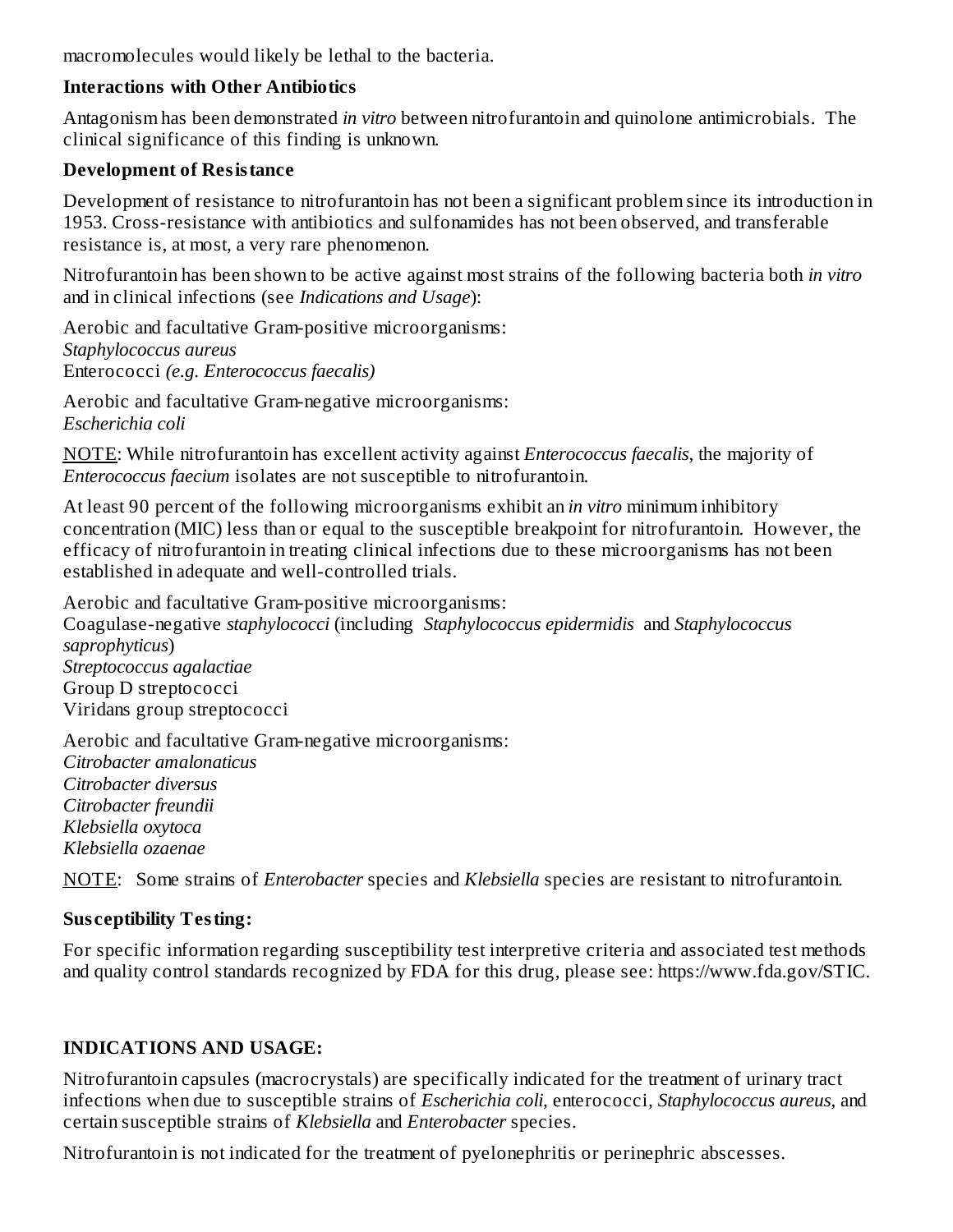To reduce the development of drug-resistant bacteria and maintain the effectiveness of nitrofurantoin capsules (macrocrystals) and other antibacterial drugs, nitrofurantoin capsules (macrocrystals) should be used only to treat or prevent infections that are proven or strongly suspected to be caused by susceptible bacteria. When culture and susceptibility information are available, they should be considered in selecting or modifying antibacterial therapy. In the absence of such data, local epidemiology and susceptibility patterns may contribute to the empiric selection of therapy.

Nitrofurantoins lack the broader tissue distribution of other therapeutic agents approved for urinary tract infections. Consequently, many patients who are treated with nitrofurantoin capsules (macrocrystals) are predisposed to persistence or reappearance of bacteriuria. Urine specimens for culture and susceptibility testing should be obtained before and after completion of therapy. If persistence or reappearance of bacteriuria occurs after treatment with nitrofurantoin capsules (macrocrystals), other therapeutic agents with broader tissue distribution should be selected. In considering the use of nitrofurantoin capsules (macrocrystals), lower eradication rates should be balanced against the increased potential for systemic toxicity and for the development of antimicrobial resistance when agents with broader tissue distribution are utilized.

## **CONTRAINDICATIONS:**

Anuria, oliguria, or significant impairment of renal function (creatinine clearance under 60 mL per minute or clinically significant elevated serum creatinine) are contraindications. Treatment of this type of patient carries an increased risk of toxicity because of impaired excretion of the drug.

Because of the possibility of hemolytic anemia due to immature erythrocyte enzyme systems (glutathione instability), the drug is contraindicated in pregnant patients at term (38 to 42 weeks' gestation), during labor and delivery, or when the onset of labor is imminent. For the same reason, the drug is contraindicated in neonates under one month of age.

Nitrofurantoin capsules (macrocrystals) are contraindicated in patients with a previous history of cholestatic jaundice/hepatic dysfunction associated with nitrofurantoin.

Nitrofurantoin capsules (macrocrystals) are also contraindicated in those patients with known hypersensitivity to nitrofurantoin.

## **WARNINGS:**

### **Pulmonary reactions:**

**ACUTE, SUBACUTE, OR CHRONIC PULMONARY REACTIONS HAVE BEEN OBSERVED IN PATIENTS TREATED WITH NITROFURANTOIN. IF THESE REACTIONS OCCUR, NITROFURANTOIN (MACROCRYSTALS) SHOULD BE DISCONTINUED AND APPROPRIATE MEASURES TAKEN. REPORTS HAVE CITED PULMONARY REACTIONS AS A CONTRIBUTING CAUSE OF DEATH. CHRONIC PULMONARY REACTIONS (DIFFUSE INTERSTITIAL PNEUMONITIS OR PULMONARY FIBROSIS, OR BOTH) CAN DEVELOP INSIDIOUSLY. THESE REACTIONS OCCUR RARELY AND GENERALLY IN PATIENTS RECEIVING THERAPY FOR SIX MONTHS OR LONGER. CLOSE MONITORING OF THE PULMONARY CONDITION OF PATIENTS RECEIVING LONG-TERM THERAPY IS WARRANTED AND REQUIRES THAT THE BENEFITS OF THERAPY BE WEIGHED AGAINST POTENTIAL RISKS (SEE RESPIRATORY REACTIONS).**

## **Hepatotoxicity:**

Hepatic reactions, including hepatitis, cholestatic jaundice, chronic active hepatitis, and hepatic necrosis, occur rarely. Fatalities have been reported. The onset of chronic active hepatitis may be insidious, and patients should be monitored periodically for changes in biochemical tests that would indicate liver injury. If hepatitis occurs, the drug should be withdrawn immediately and appropriate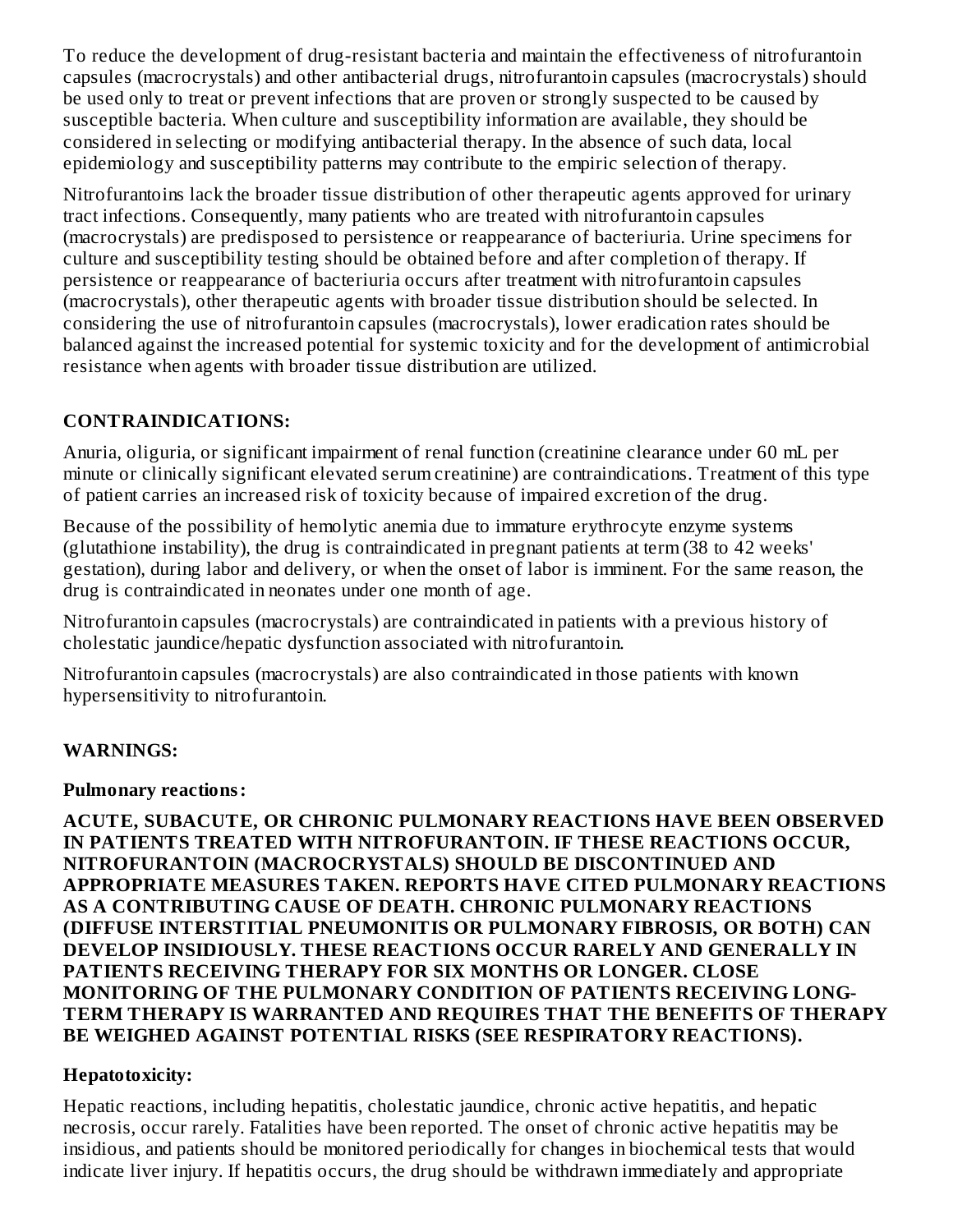measures should be taken.

### **Neuropathy:**

Peripheral neuropathy, which may become severe or irreversible, has occurred. Fatalities have been reported. Conditions such as renal impairment (creatinine clearance under 60 mL per minute or clinically significant elevated serum creatinine), anemia, diabetes mellitus, electrolyte imbalance, vitamin B deficiency, and debilitating disease may enhance the occurrence of peripheral neuropathy. Patients receiving long-term therapy should be monitored periodically for changes in renal function.

Optic neuritis has been reported rarely in postmarketing experience with nitrofurantoin formulations.

## **Hemolytic anemia:**

Cases of hemolytic anemia of the primaquine-sensitivity type have been induced by nitrofurantoin. Hemolysis appears to be linked to a glucose-6-phosphate dehydrogenase deficiency in the red blood cells of the affected patients. This deficiency is found in 10 percent of Blacks and a small percentage of ethnic groups of Mediterranean and Near-Eastern origin. Hemolysis is an indication for discontinuing nitrofurantoin (macrocrystals); hemolysis ceases when the drug is withdrawn.

# *Clostridium difficile***-associated diarrhea:**

*Clostridium difficile* associated diarrhea (CDAD) has been reported with use of nearly all antibacterial agents, including nitrofurantoin, and may range in severity from mild diarrhea to fatal colitis. Treatment with antibacterial agents alters the normal flora of the colon leading to overgrowth of *C. difficile*.

*C. difficile* produces toxins A and B which contribute to the development of CDAD. Hypertoxin producing strains of *C. difficile* cause increased morbidity and mortality, as these infections can be refractory to antimicrobial therapy and may require colectomy. CDAD must be considered in all patients who present with diarrhea following antibiotic use. Careful medical history is necessary since CDAD has been reported to occur over two months after the administration of antibacterial agents.

If CDAD is suspected or confirmed, ongoing antibiotic use not directed against *C. difficile* may need to be discontinued. Appropriate fluid and electrolyte management, protein supplementation, antibiotic treatment of *C. difficile*, and surgical evaluation should be instituted as clinically indicated.

## **PRECAUTIONS:**

## **Information for Patients:**

Patients should be advised to take nitrofurantoin (macrocrystals) with food to further enhance tolerance and improve drug absorption. Patients should be instructed to complete the full course of therapy; however, they should be advised to contact their physician if any unusual symptoms occur during therapy.

Many patients who cannot tolerate microcrystalline nitrofurantoin are able to take nitrofurantoin (macrocrystals) without nausea.

Patients should be advised not to use antacid preparations containing magnesium trisilicate while taking nitrofurantoin (macrocrystals).

Patients should be counseled that antibacterial drugs including nitrofurantoin (macrocrystals) should only be used to treat bacterial infections. They do not treat viral infections (e.g., the common cold). When nitrofurantoin (macrocrystals) is prescribed to treat a bacterial infection, patients should be told that although it is common to feel better early in the course of therapy, the medication should be taken exactly as directed. Skipping doses or not completing the full course of therapy may (1) decrease the effectiveness of the immediate treatment and (2) increase the likelihood that bacteria will develop resistance and will not be treatable by nitrofurantoin (macrocrystals) or other antibacterial drugs in the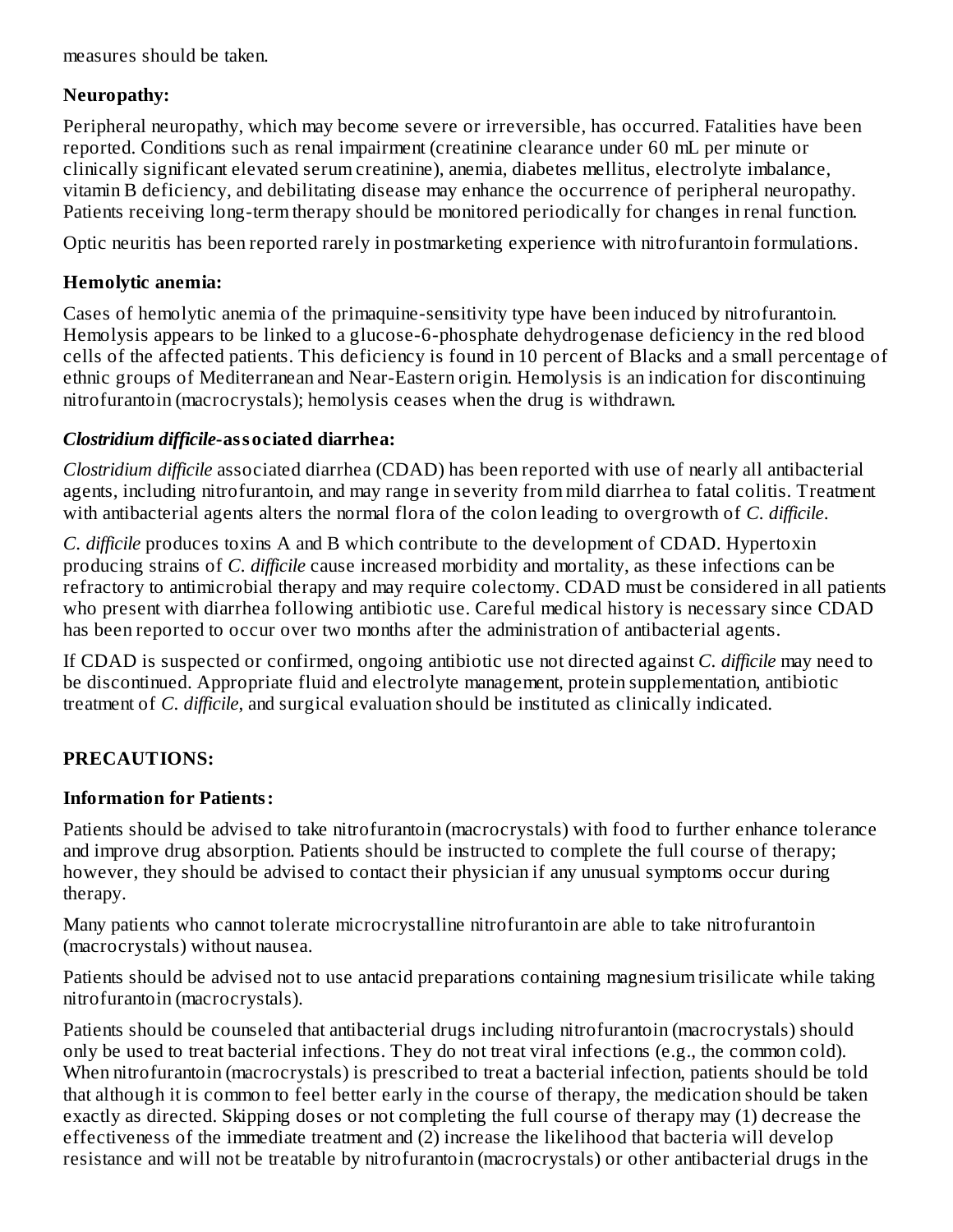future.

Diarrhea is a common problem caused by antibiotics which usually ends when the antibiotic is discontinued. Sometimes after starting treatment with antibiotics, patients can develop watery and bloody stools (with or without stomach cramps and fever) even as late as two or more months after having taken the last dose of the antibiotic. If this occurs, patients should contact their physician as soon as possible.

### **General:**

Prescribing nitrofurantoin (macrocrystals) in the absence of a proven or strongly suspected bacterial infection or a prophylactic indication is unlikely to provide benefit to the patient and increases the risk of the development of drug-resistant bacteria.

### **Drug Interactions:**

Antacids containing magnesium trisilicate, when administered concomitantly with nitrofurantoin, reduce both the rate and extent of absorption. The mechanism for this interaction probably is adsorption of nitrofurantoin onto the surface of magnesium trisilicate.

Uricosuric drugs, such as probenecid and sulfinpyrazone, can inhibit renal tubular secretion of nitrofurantoin. The resulting increase in nitrofurantoin serum levels may increase toxicity, and the decreased urinary levels could lessen its efficacy as a urinary tract antibacterial.

### **Drug/Laboratory Test Interactions:**

As a result of the presence of nitrofurantoin, a false-positive reaction for glucose in the urine may occur. This has been observed with Benedict's and Fehling's solutions but not with the glucose enzymatic test.

## **Carcinogenesis, Mutagenesis, Impairment of Fertility:**

Nitrofurantoin was not carcinogenic when fed to female Holtzman rats for 44.5 weeks or to female Sprague-Dawley rats for 75 weeks. Two chronic rodent bioassays utilizing male and female Sprague-Dawley rats and two chronic bioassays in Swiss mice and in  $\mathrm{BDF}_1$  mice revealed no evidence of carcinogenicity.

Nitrofurantoin presented evidence of carcinogenic activity in female  $\mathrm{B6C3F_{1}}$  mice as shown by increased incidences of tubular adenomas, benign mixed tumors, and granulosa cell tumors of the ovary. In male F344/N rats, there were increased incidences of uncommon kidney tubular cell neoplasms, osteosarcomas of the bone, and neoplasms of the subcutaneous tissue. In one study involving subcutaneous administration of 75 mg/kg nitrofurantoin to pregnant female mice, lung papillary adenomas of unknown significance were observed in the F1 generation.

Nitrofurantoin has been shown to induce point mutations in certain strains of *Salmonella typhimurium* and forward mutations in L5178Y mouse lymphoma cells. Nitrofurantoin induced increased numbers of sister chromatid exchanges and chromosomal aberrations in Chinese hamster ovary cells but not in human cells in culture. Results of the sex-linked recessive lethal assay in Drosophila were negative after administration of nitrofurantoin by feeding or by injection. Nitrofurantoin did not induce heritable mutation in the rodent models examined.

The significance of the carcinogenicity and mutagenicity findings relative to the therapeutic use of nitrofurantoin in humans is unknown.

The administration of high doses of nitrofurantoin to rats causes temporary spermatogenic arrest; this is reversible on discontinuing the drug. Doses of 10 mg/kg/day or greater in healthy human males may, in certain unpredictable instances, produce a slight to moderate spermatogenic arrest with a decrease in sperm count.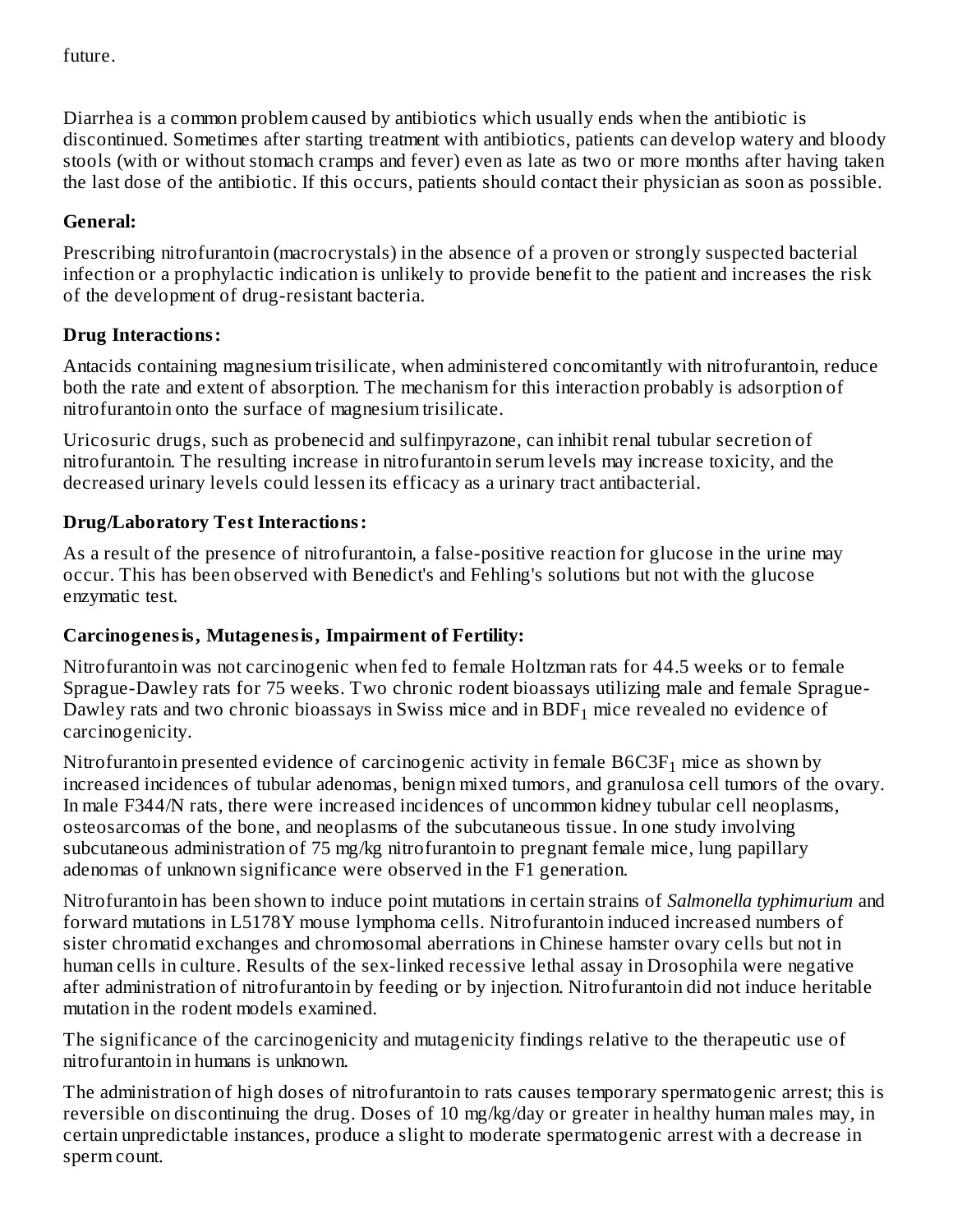### **Pregnancy:**

### **Teratogenic effects:**

Pregnancy Category B. Several reproduction studies have been performed in rabbits and rats at doses up to six times the human dose and have revealed no evidence of impaired fertility or harm to the fetus due to nitrofurantoin. In a single published study conducted in mice at 68 times the human dose (based on mg/kg administered to the dam), growth retardation and a low incidence of minor and common malformations were observed. However, at 25 times the human dose, fetal malformations were not observed; the relevance of these findings to humans is uncertain. There are, however, no adequate and well-controlled studies in pregnant women. Because animal reproduction studies are not always predictive of human response, this drug should be used during pregnancy only if clearly needed.

### **Non-teratogenic effects:**

Nitrofurantoin has been shown in one published transplacental carcinogenicity study to induce lung papillary adenomas in the F1 generation mice at doses 19 times the human dose on a mg/kg basis. The relationship of this finding to potential human carcinogenesis is presently unknown. Because of the uncertainty regarding the human implications of these animal data, this drug should be used during pregnancy only if clearly needed.

### **Labor and Delivery:**

### See **CONTRAINDICATIONS**.

## **Nursing Mothers:**

Nitrofurantoin has been detected in human breast milk in trace amounts. Because of the potential for serious adverse reactions from nitrofurantoin in nursing infants under one month of age, a decision should be made whether to discontinue nursing or to discontinue the drug, taking into account the importance of the drug to the mother (see **CONTRAINDICATIONS**).

## **Pediatric Us e:**

Nitrofurantoin (macrocrystals) is contraindicated in infants below the age of one month (see **CONTRAINDICATIONS**).

### **Geriatric Us e:**

Clinical studies of nitrofurantoin (macrocrystals) did not include sufficient numbers of subjects aged 65 and over to determine whether they respond differently from younger subjects. Other reported clinical experience has not identified differences in responses between the elderly and younger patients.

Spontaneous reports suggest a higher proportion of pulmonary reactions, including fatalities, in elderly patients; these differences appear to be related to the higher proportion of elderly patients receiving long-term nitrofurantoin therapy. As in younger patients, chronic pulmonary reactions generally are observed in patients receiving therapy for six months or longer (see **WARNINGS**). Spontaneous reports also suggest an increased proportion of severe hepatic reactions, including fatalities, in elderly patients (see **WARNINGS**).

In general, the greater frequency of decreased hepatic, renal, or cardiac function, and of concomitant disease or other drug therapy should be considered when prescribing nitrofurantoin (macrocrystals). This drug is known to be substantially excreted by the kidney, and the risk of toxic reactions to this drug may be greater in patients with impaired renal function. Anuria, oliguria, or significant impairment of renal function (creatinine clearance under 60 mL per minute or clinically significant elevated serum creatinine) are contraindications (see **CONTRAINDICATIONS**). Because elderly patients are more likely to have decreased renal function, care should be taken in dose selection, and it may be useful to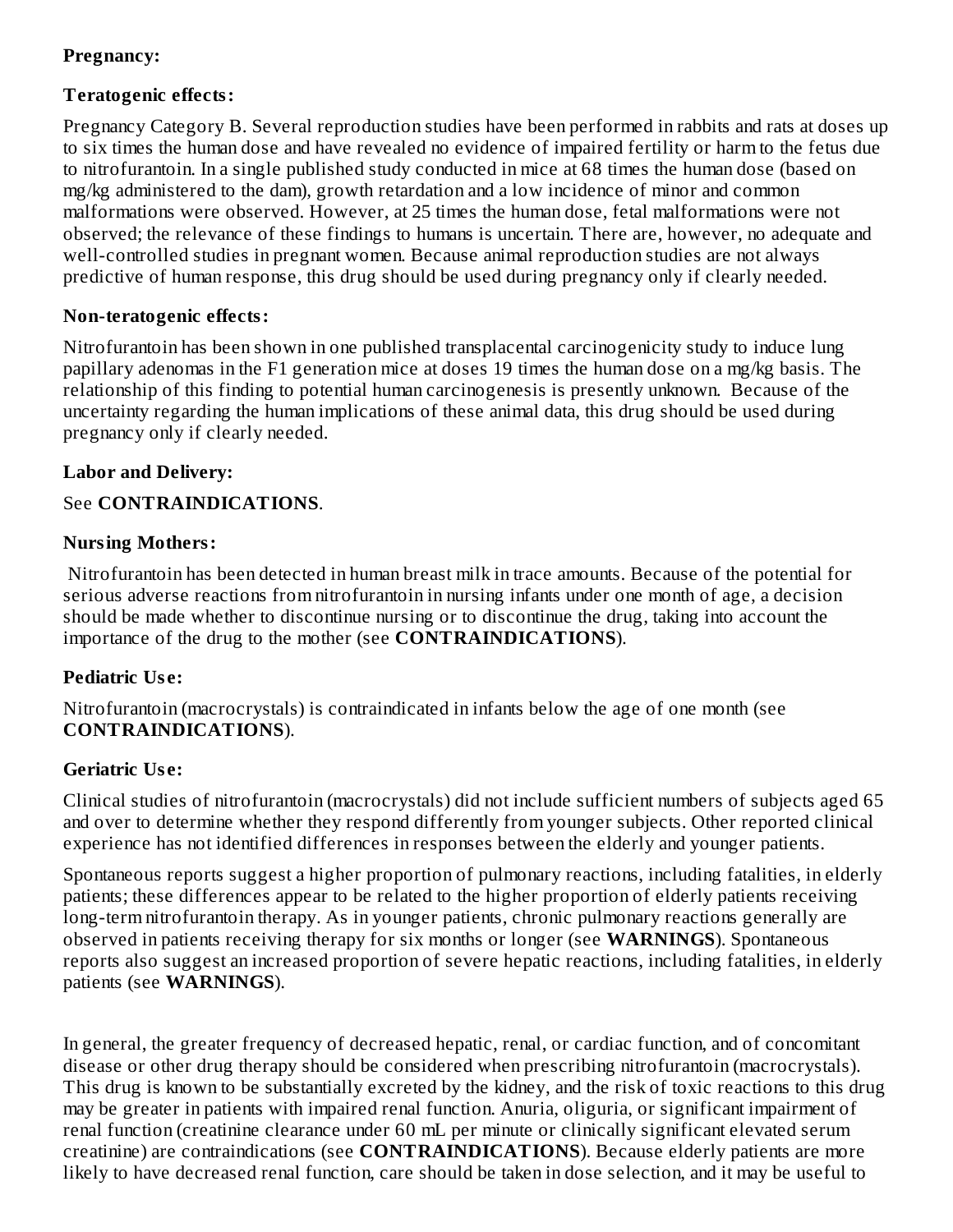#### **ADVERSE REACTIONS:**

#### **Respiratory:**

**CHRONIC, SUBACUTE, OR ACUTE PULMONARY HYPERSENSITIVITY REACTIONS MAY OCCUR.**

**CHRONIC PULMONARY REACTIONS OCCUR GENERALLY IN PATIENTS WHO HAVE RECEIVED CONTINUOUS TREATMENT FOR SIX MONTHS OR LONGER. MALAISE, DYSPNEA ON EXERTION, COUGH, AND ALTERED PULMONARY FUNCTION ARE COMMON MANIFESTATIONS WHICH CAN OCCUR INSIDIOUSLY. RADIOLOGIC AND HISTOLOGIC FINDINGS OF DIFFUSE INTERSTITIAL PNEUMONITIS OR FIBROSIS, OR BOTH, ARE ALSO COMMON MANIFESTATIONS OF THE CHRONIC PULMONARY REACTION. FEVER IS RARELY PROMINENT.**

#### **THE SEVERITY OF CHRONIC PULMONARY REACTIONS AND THEIR DEGREE OF RESOLUTION APPEAR TO BE RELATED TO THE DURATION OF THERAPY AFTER THE FIRST CLINICAL SIGNS APPEAR. PULMONARY FUNCTION MAY BE IMPAIRED PERMANENTLY, EVEN AFTER CESSATION OF THERAPY. THE RISK IS GREATER WHEN CHRONIC PULMONARY REACTIONS ARE NOT RECOGNIZED EARLY.**

In subacute pulmonary reactions, fever and eosinophilia occur less often than in the acute form. Upon cessation of therapy, recovery may require several months. If the symptoms are not recognized as being drug-related and nitrofurantoin therapy is not stopped, the symptoms may become more severe.

Acute pulmonary reactions are commonly manifested by fever, chills, cough, chest pain, dyspnea, pulmonary infiltration with consolidation or pleural effusion on x-ray, and eosinophilia. Acute reactions usually occur within the first week of treatment and are reversible with cessation of therapy. Resolution often is dramatic (see **WARNINGS**).

Changes in EKG (e.g., non-specific ST/T wave changes, bundle branch block) have been reported in association with pulmonary reactions.

Cyanosis has been reported rarely.

#### **Hepatic:**

Hepatic reactions, including hepatitis, cholestatic jaundice, chronic active hepatitis, and hepatic necrosis, occur rarely (see **WARNINGS**).

### **Neurologic:**

Peripheral neuropathy, which may become severe or irreversible, has occurred. Fatalities have been reported. Conditions such as renal impairment (creatinine clearance under 60 mL per minute or clinically significant elevated serum creatinine), anemia, diabetes mellitus, electrolyte imbalance, vitamin B deficiency, and debilitating diseases may increase the possibility of peripheral neuropathy (see **WARNINGS**).

Asthenia, vertigo, nystagmus, dizziness, headache, and drowsiness also have been reported with the use of nitrofurantoin.

Benign intracranial hypertension (pseudotumor cerebri), confusion, depression, optic neuritis, and psychotic reactions have been reported rarely. Bulging fontanels, as a sign of benign intracranial hypertension in infants, have been reported rarely.

### **Dermatologic:**

Exfoliative dermatitis and erythema multiforme (including Stevens-Johnson syndrome) have been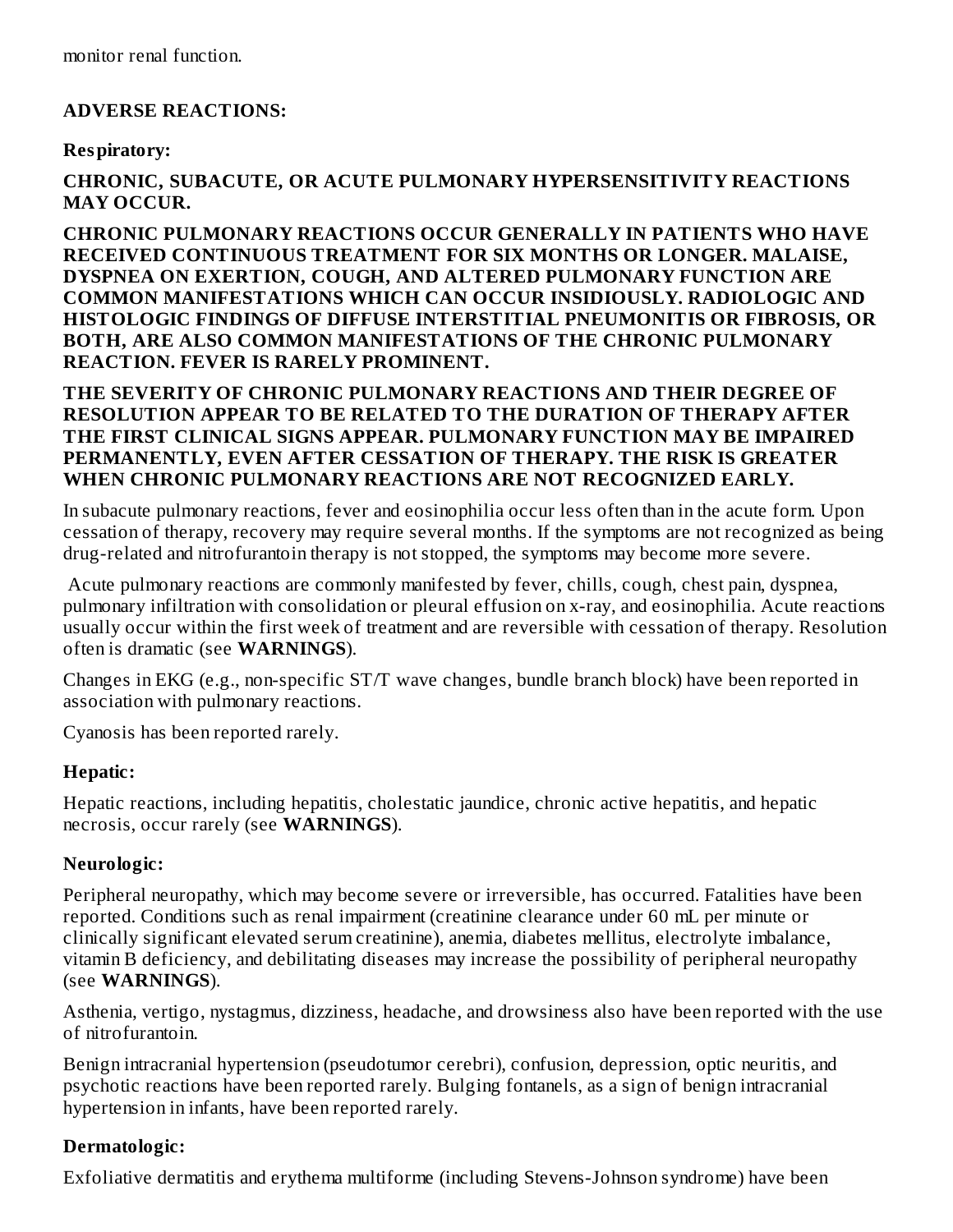reported rarely. Transient alopecia also has been reported.

# **Allergic:**

A lupus-like syndrome associated with pulmonary reactions to nitrofurantoin has been reported. Also, angioedema; maculopapular, erythematous, or eczematous eruptions; pruritus; urticaria; anaphylaxis; arthralgia; myalgia; drug fever; chills; and vasculitis (sometimes associated with pulmonary reactions) have been reported. Hypersensitivity reactions represent the most frequent spontaneously-reported adverse events in worldwide postmarketing experience with nitrofurantoin formulations.

## **Gastrointestinal:**

Nausea, emesis, and anorexia occur most often. Abdominal pain and diarrhea are less common gastrointestinal reactions. These dose-related reactions can be minimized by reduction of dosage. Sialadenitis and pancreatitis have been reported. There have been sporadic reports of pseudomembranous colitis with the use of nitrofurantoin. The onset of pseudomembranous colitis symptoms may occur during or after antimicrobial treatment (see **WARNINGS**).

# **Hematologic:**

Cyanosis secondary to methemoglobinemia has been reported rarely.

# **Mis cellaneous:**

As with other antimicrobial agents, superinfections caused by resistant organisms, e.g., *Pseudomonas* species or *Candida* species, can occur.

# **Laboratory Advers e Events:**

The following laboratory adverse events have been reported with the use of nitrofurantoin: increased AST (SGOT), increased ALT (SGPT), decreased hemoglobin, increased serum phosphorus, eosinophilia, glucose-6-phosphate dehydrogenase deficiency anemia (see **WARNINGS**), agranulocytosis, leukopenia, granulocytopenia, hemolytic anemia, thrombocytopenia, megaloblastic anemia. In most cases, these hematologic abnormalities resolved following cessation of therapy. Aplastic anemia has been reported rarely.

# **OVERDOSAGE:**

Occasional incidents of acute overdosage of Nitrofurantoin (Macrocrystals) have not resulted in any specific symptoms other than vomiting. Induction of emesis is recommended. There is no specific antidote, but a high fluid intake should be maintained to promote urinary excretion of the drug. It is dialyzable.

# **DOSAGE AND ADMINISTRATION:**

Nitrofurantoin capsules (macrocrystals) should be given with food to improve drug absorption and, in some patients, tolerance.

# **Adults:**

50 mg to 100 mg four times a day -- the lower dosage level is recommended for uncomplicated urinary tract infections.

# **Pediatric Patients:**

5 to 7 mg/kg of body weight per 24 hours, given in four divided doses (contraindicated under one month of age).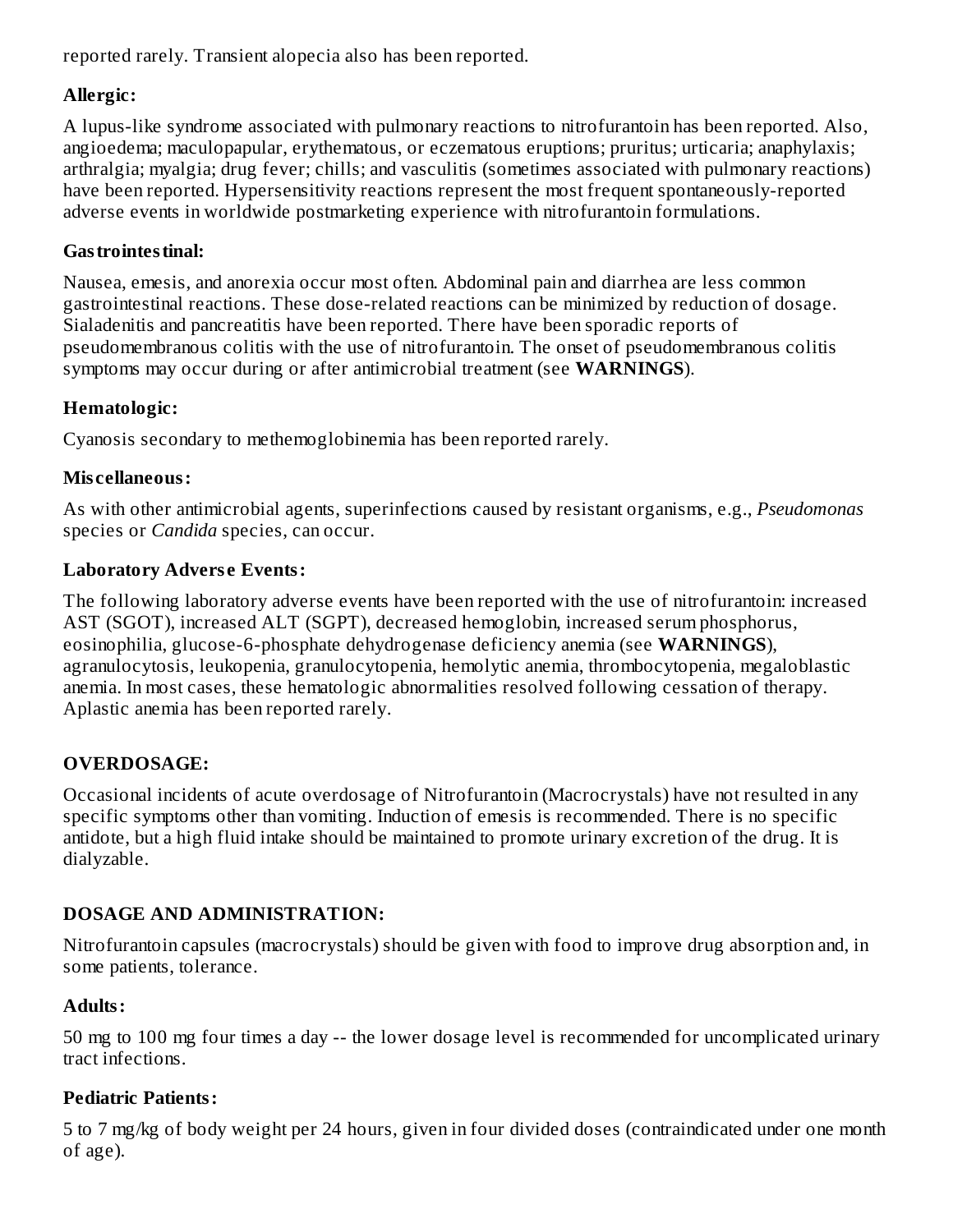Therapy should be continued for one week or for at least 3 days after sterility of the urine is obtained. Continued infection indicates the need for reevaluation.

For long-term suppressive therapy in adults, a reduction of dosage to 50-100 mg at bedtime may be adequate. For long-term suppressive therapy in pediatric patients, doses as low as 1 mg/kg per 24 hours, given in a single dose or in two divided doses, may be adequate. **SEE WARNINGS SECTION REGARDING RISKS ASSOCIATED WITH LONG-TERM THERAPY.**

#### **HOW SUPPLIED:**

Product: 71335-0878

NDC: 71335-0878-1 40 CAPSULE in a BOTTLE NDC: 71335-0878-2 28 CAPSULE in a BOTTLE NDC: 71335-0878-3 30 CAPSULE in a BOTTLE NDC: 71335-0878-4 20 CAPSULE in a BOTTLE NDC: 71335-0878-5 14 CAPSULE in a BOTTLE NDC: 71335-0878-6 10 CAPSULE in a BOTTLE NDC: 71335-0878-7 12 CAPSULE in a BOTTLE NDC: 71335-0878-8 90 CAPSULE in a BOTTLE NDC: 71335-0878-9 6 CAPSULE in a BOTTLE Product: 71335-1374

NDC: 71335-1374-1 28 CAPSULE in a BOTTLE NDC: 71335-1374-2 40 CAPSULE in a BOTTLE NDC: 71335-1374-3 20 CAPSULE in a BOTTLE NDC: 71335-1374-4 90 CAPSULE in a BOTTLE NDC: 71335-1374-5 30 CAPSULE in a BOTTLE NDC: 71335-1374-6 12 CAPSULE in a BOTTLE

### **Nitrofurantoin Macro. 100mg Capsule**

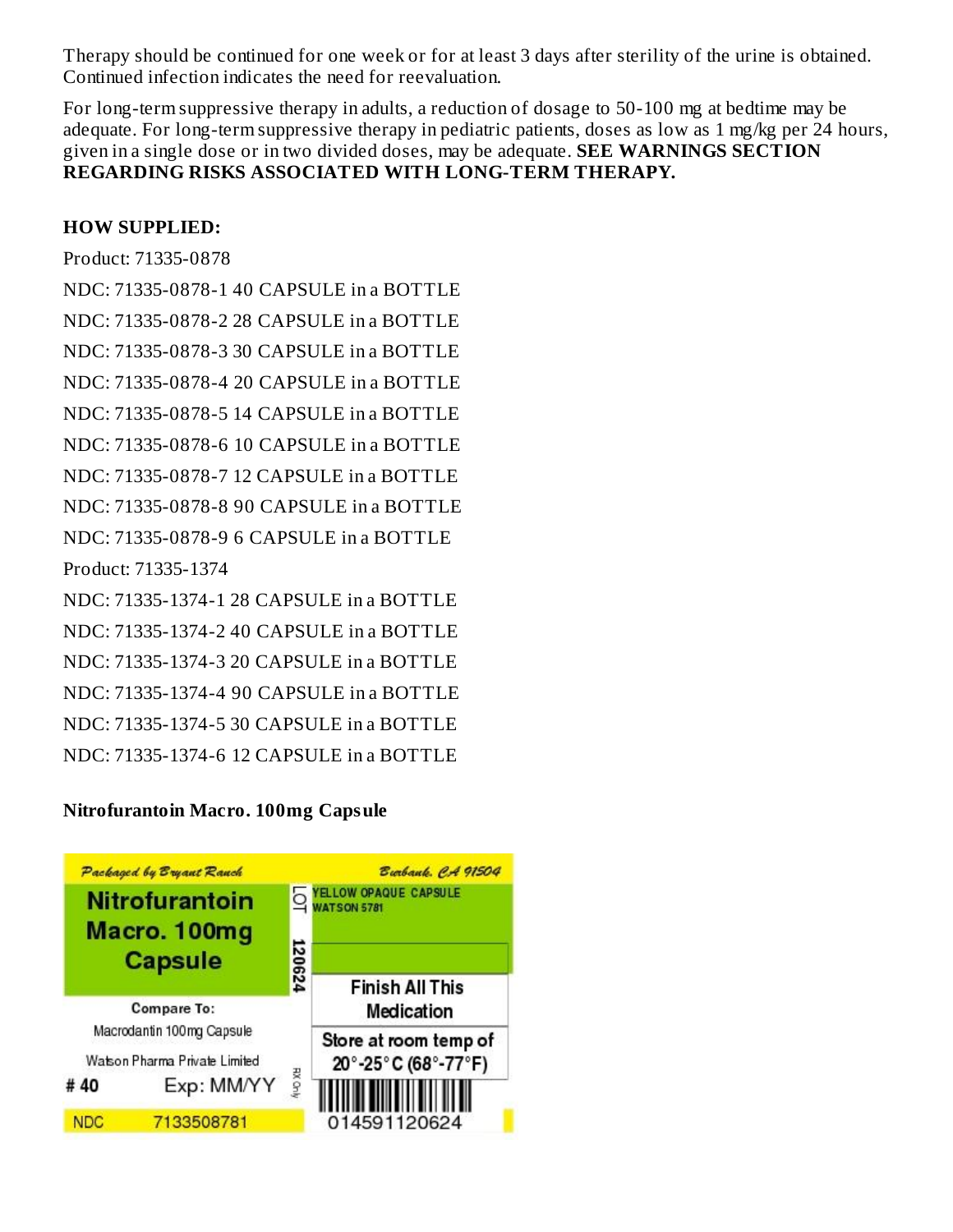### **Nitrofurantoin Macro. 50mg Cap**



| <b>NITROFURANTOIN</b>                                                     |                                         |  |                                                  |          |  |
|---------------------------------------------------------------------------|-----------------------------------------|--|--------------------------------------------------|----------|--|
| nitrofurantoin capsule                                                    |                                         |  |                                                  |          |  |
|                                                                           |                                         |  |                                                  |          |  |
| <b>Product Information</b>                                                |                                         |  |                                                  |          |  |
| Product Type                                                              | HUMAN PRESCRIPTION DRUG                 |  | Item Code (Source) NDC:71335-0878(NDC:0591-3686) |          |  |
| <b>Route of Administration</b>                                            | ORAL                                    |  |                                                  |          |  |
|                                                                           |                                         |  |                                                  |          |  |
|                                                                           |                                         |  |                                                  |          |  |
| <b>Active Ingredient/Active Moiety</b>                                    | <b>Ingredient Name</b>                  |  | <b>Basis of Strength</b>                         |          |  |
| NITRO FURANTO IN (UNII: 927AH8112L) (NITRO FURANTO IN - UNII: 927AH8112L) |                                         |  | <b>NITROFURANTOIN</b>                            | Strength |  |
|                                                                           |                                         |  |                                                  | 100 mg   |  |
|                                                                           |                                         |  |                                                  |          |  |
| <b>Inactive Ingredients</b>                                               |                                         |  |                                                  |          |  |
| <b>Ingredient Name</b>                                                    |                                         |  |                                                  | Strength |  |
| D&C YELLOW NO. 10 (UNII: 35SW5USQ3G)                                      |                                         |  |                                                  |          |  |
| FD&C BLUE NO. 1 (UNII: H3R47K3TBD)                                        |                                         |  |                                                  |          |  |
| FD&C BLUE NO. 2 (UNII: L06K8R7DQK)                                        |                                         |  |                                                  |          |  |
| FD&C RED NO. 40 (UNII: WZB9127XOA)                                        |                                         |  |                                                  |          |  |
| GELATIN, UNSPECIFIED (UNII: 2G86QN327L)                                   |                                         |  |                                                  |          |  |
|                                                                           | FERROSOFERRIC OXIDE (UNII: XM0 M87F357) |  |                                                  |          |  |
| ANHYDROUS LACTOSE (UNII: 3SY5LH9 PMK)                                     |                                         |  |                                                  |          |  |
| MAGNESIUM STEARATE (UNII: 70097M6I30)                                     |                                         |  |                                                  |          |  |
| STARCH, CORN (UNII: O8232NY3SJ)                                           |                                         |  |                                                  |          |  |
| SO DIUM LAURYL SULFATE (UNII: 368GB5141J)                                 |                                         |  |                                                  |          |  |
| TALC (UNII: 7SEV7J4R1U)                                                   |                                         |  |                                                  |          |  |
| TITANIUM DIO XIDE (UNII: 15FIX9 V2JP)                                     |                                         |  |                                                  |          |  |
| FD&C YELLOW NO. 6 (UNII: H77VEI93A8)                                      |                                         |  |                                                  |          |  |
|                                                                           |                                         |  |                                                  |          |  |
| <b>Product Characteristics</b>                                            |                                         |  |                                                  |          |  |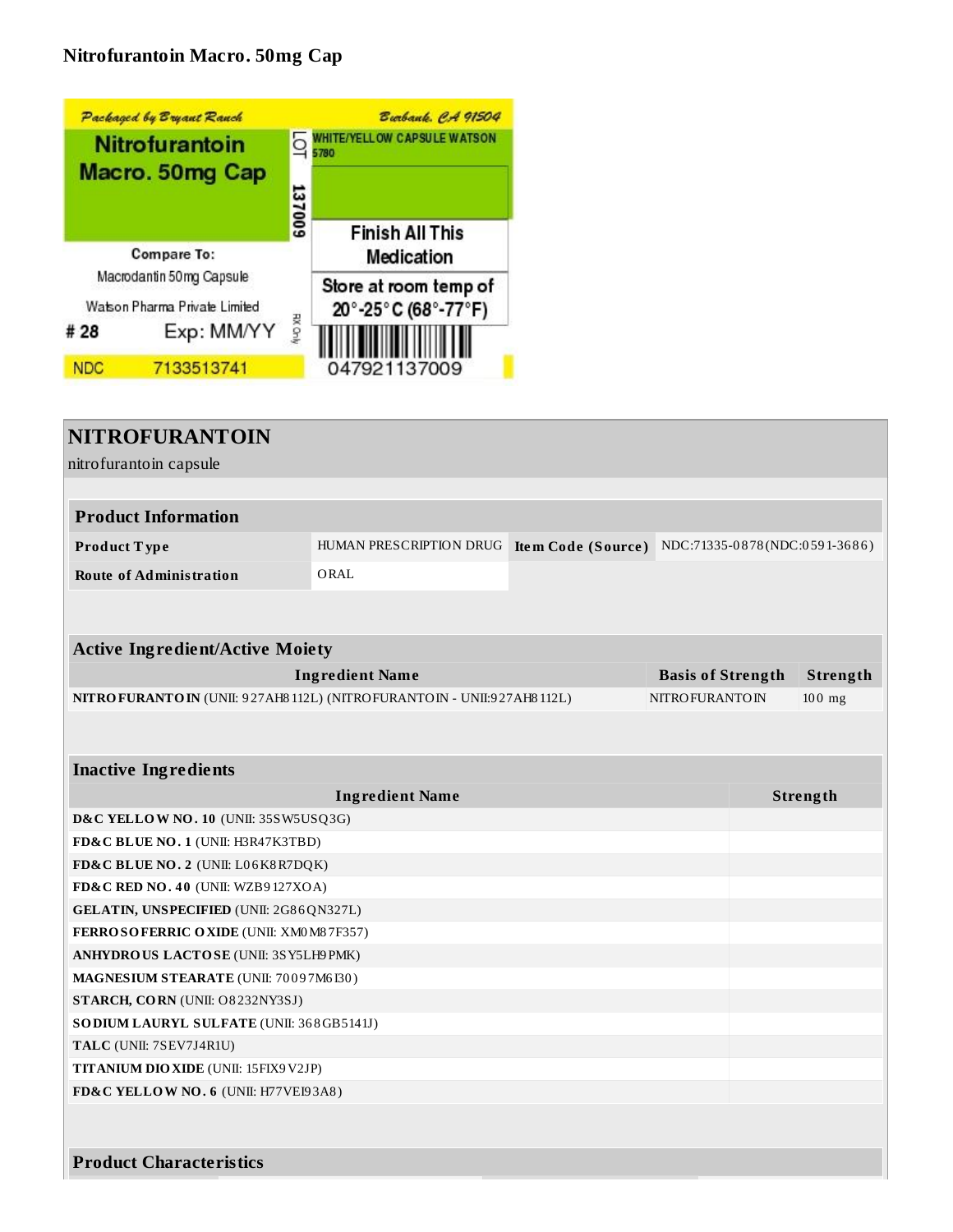| Color           | YELLOW (opaque) | Score               | no score           |
|-----------------|-----------------|---------------------|--------------------|
| <b>Shape</b>    | CAPSULE         | <b>Size</b>         | $18 \,\mathrm{mm}$ |
| Flavor          |                 | <b>Imprint Code</b> | Watson; 5781       |
| <b>Contains</b> |                 |                     |                    |

|   | <b>Packaging</b>   |                                                   |                             |                           |  |  |  |
|---|--------------------|---------------------------------------------------|-----------------------------|---------------------------|--|--|--|
| # | <b>Item Code</b>   | <b>Package Description</b>                        | <b>Marketing Start Date</b> | <b>Marketing End Date</b> |  |  |  |
|   | 1 NDC:71335-0878-9 | 6 in 1 BOTTLE; Type 0: Not a Combination Product  | 06/26/2018                  |                           |  |  |  |
|   | 2 NDC:71335-0878-1 | 40 in 1 BOTTLE; Type 0: Not a Combination Product | 06/26/2018                  |                           |  |  |  |
|   | 3 NDC:71335-0878-7 | 12 in 1 BOTTLE; Type 0: Not a Combination Product | 06/26/2018                  |                           |  |  |  |
|   | 4 NDC:71335-0878-4 | 20 in 1 BOTTLE; Type 0: Not a Combination Product | 06/26/2018                  |                           |  |  |  |
|   | 5 NDC:71335-0878-2 | 28 in 1 BOTTLE; Type 0: Not a Combination Product | 06/26/2018                  |                           |  |  |  |
|   | 6 NDC:71335-0878-5 | 14 in 1 BOTTLE; Type 0: Not a Combination Product | 06/26/2018                  |                           |  |  |  |
|   | 7 NDC:71335-0878-8 | 90 in 1 BOTTLE; Type 0: Not a Combination Product | 06/26/2018                  |                           |  |  |  |
|   | 8 NDC:71335-0878-3 | 30 in 1 BOTTLE; Type 0: Not a Combination Product | 06/26/2018                  |                           |  |  |  |
|   | 9 NDC:71335-0878-6 | 10 in 1 BOTTLE; Type 0: Not a Combination Product | 06/26/2018                  |                           |  |  |  |

| <b>Marketing Information</b> |                                                 |                             |                           |  |
|------------------------------|-------------------------------------------------|-----------------------------|---------------------------|--|
| <b>Marketing Category</b>    | <b>Application Number or Monograph Citation</b> | <b>Marketing Start Date</b> | <b>Marketing End Date</b> |  |
| <b>ANDA</b>                  | ANDA091095                                      | 10/01/2015                  |                           |  |
|                              |                                                 |                             |                           |  |

| <b>NITROFURANTOIN</b>                                                                                |                         |                           |  |          |                               |
|------------------------------------------------------------------------------------------------------|-------------------------|---------------------------|--|----------|-------------------------------|
| nitrofuranto in capsule                                                                              |                         |                           |  |          |                               |
|                                                                                                      |                         |                           |  |          |                               |
| <b>Product Information</b>                                                                           |                         |                           |  |          |                               |
| Product Type                                                                                         | HUMAN PRESCRIPTION DRUG | <b>Item Code (Source)</b> |  |          | NDC:71335-1374(NDC:0591-3685) |
| <b>Route of Administration</b>                                                                       | ORAL                    |                           |  |          |                               |
|                                                                                                      |                         |                           |  |          |                               |
|                                                                                                      |                         |                           |  |          |                               |
| <b>Active Ingredient/Active Moiety</b>                                                               |                         |                           |  |          |                               |
| <b>Ingredient Name</b><br><b>Basis of Strength</b>                                                   |                         |                           |  |          | Strength                      |
| NITRO FURANTO IN (UNII: 927AH8112L) (NITRO FURANTO IN - UNII: 927AH8112L)<br><b>NITRO FURANTO IN</b> |                         |                           |  | $50$ mg  |                               |
|                                                                                                      |                         |                           |  |          |                               |
|                                                                                                      |                         |                           |  |          |                               |
| <b>Inactive Ingredients</b>                                                                          |                         |                           |  |          |                               |
| <b>Ingredient Name</b>                                                                               |                         |                           |  | Strength |                               |
| D&C YELLOW NO. 10 (UNII: 35SW5USQ3G)                                                                 |                         |                           |  |          |                               |
| FD&C BLUE NO. 1 (UNII: H3R47K3TBD)                                                                   |                         |                           |  |          |                               |
| FD&C BLUE NO. 2 (UNII: L06K8R7DQK)                                                                   |                         |                           |  |          |                               |
| FD&C RED NO. 40 (UNII: WZB9127XOA)                                                                   |                         |                           |  |          |                               |
| <b>GELATIN, UNSPECIFIED (UNII: 2G86QN327L)</b>                                                       |                         |                           |  |          |                               |
| FERROSOFERRIC OXIDE (UNII: XM0 M8 7F357)                                                             |                         |                           |  |          |                               |
| ANHYDROUS LACTOSE (UNII: 3SY5LH9 PMK)                                                                |                         |                           |  |          |                               |
| MAGNESIUM STEARATE (UNII: 70097M6I30)                                                                |                         |                           |  |          |                               |
|                                                                                                      |                         |                           |  |          |                               |